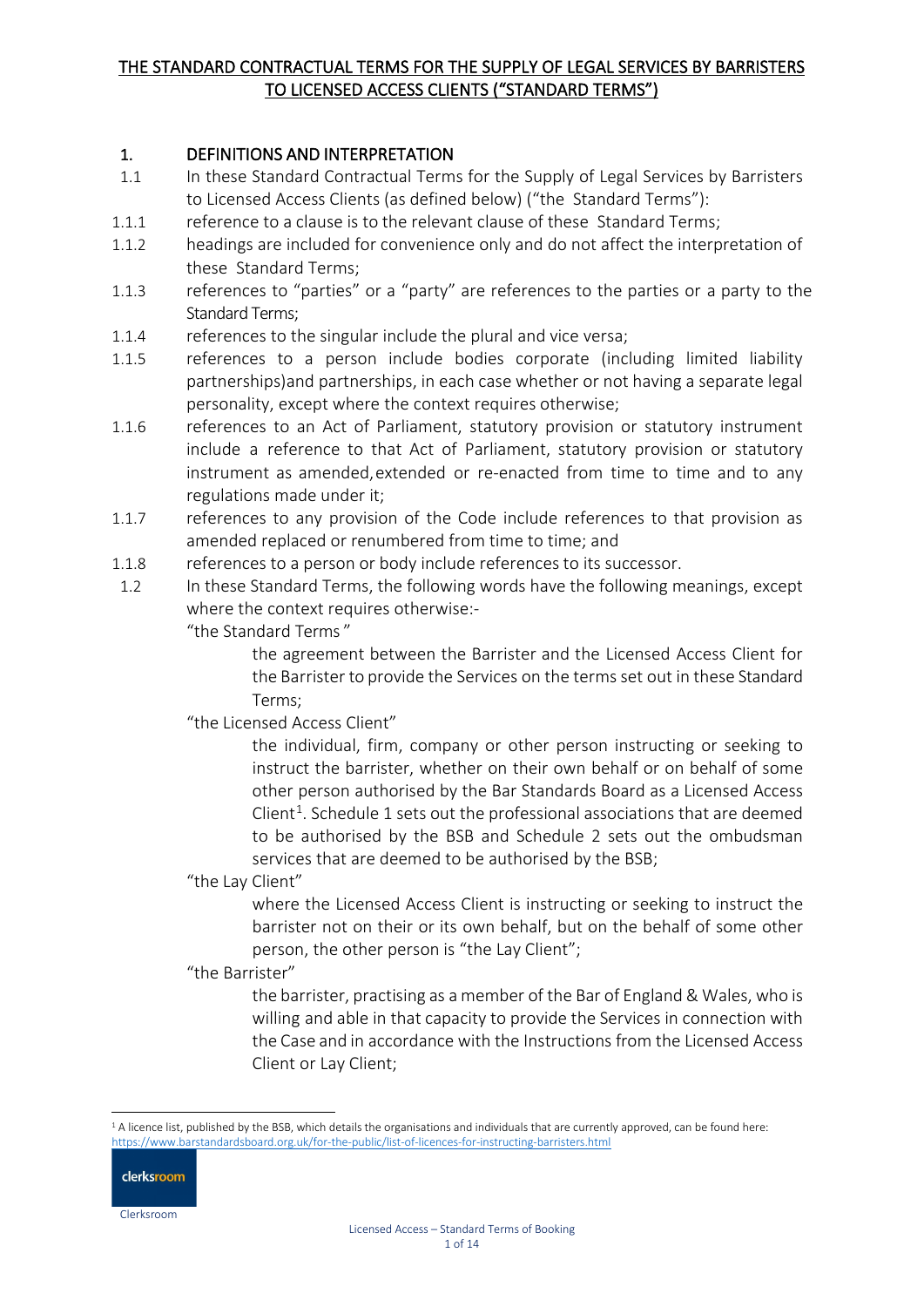"the Case"

the particular legal dispute or matter, whether contentious or noncontentious, in respect of which the Barrister is Instructed to provide the Services;

"the Code"

the Code of Conduct in the BSB Handbook, as amended from time to time; "Conditional Fee Agreement"

> the meaning ascribed to those words by section 58 of the Courts and Legal Services Act 1990;

#### "the Instructions"

the briefs, instructions and requests for work to be done (and all accompanying materials) given by the Licensed Access Client to the Barrister in whatever manner to enable them to supply the Services, and "Instruct" and "Instructing" shall have corresponding meanings;

#### "invoice"

includes a fee note not amounting to a VAT invoice

"the Licensed Access Rules"

the rules in Part D of the Code of Conduct, which governs Licensed Access Work and any subsequent versions thereof;

"the Licensed Access Recognition Regulations"

the regulations published by the Bar Standards Board governing the grant of licenses (including deemed licenses) to Licensed Access Clients;

"the Services"

the legal services provided by the Barrister in connection with the Case pursuant to the Instructions provided by the Licensed Access Client;

## 2. APPLICATION OF THESE STANDARD TERMS

- 2.1 The Barrister provides the Services requested by the Licensed Access Client on the terms set out in these Standard Terms, the Licensed Access Rules and subject to their professional obligations under the Code.
- 2.2 These Standard Terms (other than this clause 2.2) may be varied if, but only if, expressly agreed by the Parties in writing (including by exchange of emails).
- 2.3 By instructing the Barrister to provide further Services in relation to the Case, the Licensed Access Client accepts these Standard Terms in relation to those further Services, as well as in relation to the Services which the Barrister is initially instructed to provide.
- 2.4 These Standard Terms do not apply if the Barrister has entered into a Conditional Fee Agreement in relation to the Case that does not specifically incorporate these Standard Terms .
- 2.5 Nothing in these Standard Terms , nor any variation referred to in clause 2.2, shall operate so as to conflict with the Barrister's duty under the Code or with the Licensed Access Client's duty under regulatory requirements applicable to their profession.

## 3. THE INSTRUCTIONS TO THE BARRISTER

clerksroom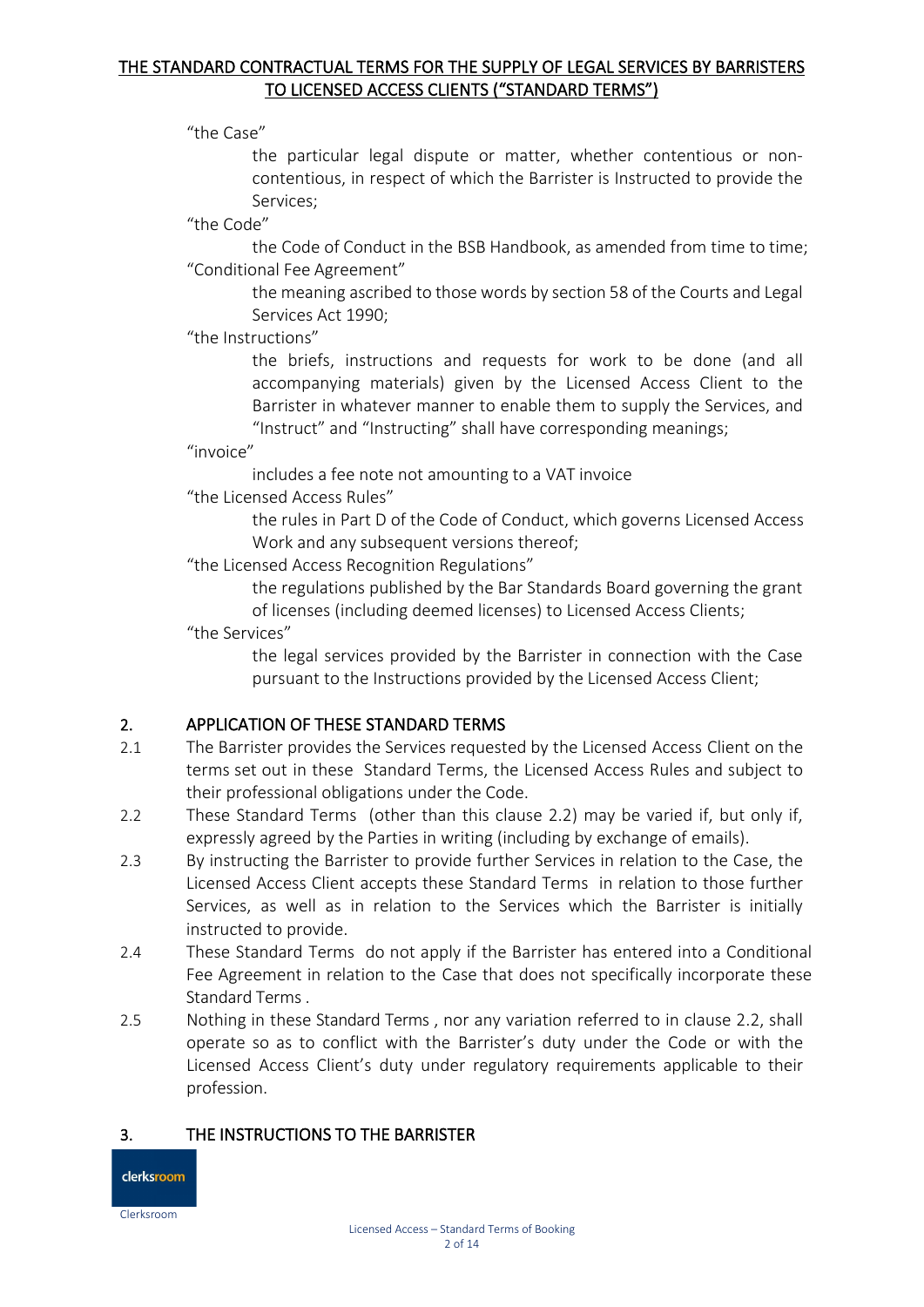- 3.1 Where instructions are given in accordance with the terms of a licence issued or deemed to have been issued by the Bar Standards Board, they apply save to the extent that they have been varied or excluded by written agreement and will apply to instructions only where the instructions have been accepted by the Barrister in writing.
- 3.2 The Licensed Access Client shall specify in their instructions the basis on which they are deemed to hold a licence under the Licensed Access Recognition Regulations<sup>[2](#page-2-0)</sup> or provide a copy of the license issued by the BSB.
- 3.3 The Licensed Access Client must ensure the Instructions delivered to the Barrister are adequate to supply them with the information and documents reasonably required and in reasonably sufficient time for them to provide the Services requested.
- 3.4 The Licensed Access Client must respond promptly to any requests for further information or instructions made by the Barrister.
- 3.5 The Licensed Access Client must inform the Barrister immediately if there is reason to believe that any information or document provided to the Barrister is not true and accurate.
- 3.6 Where the Licensed Access Client requiresthe Barrister to perform all or any part of the Services urgently the Licensed Access Client must ensure that:
- 3.6.1 all relevant Instructions are clearly marked "Urgent"; and
- 3.6.2 at the time the Instructions are delivered the Barrister is informed in clear and unambiguous terms of the timescale within which the Services are required and the reason for the urgency.
- 3.7 The Licensed Access Client must inform the Barrister within a reasonable time if the Case is settled or otherwise concluded.

## 4. RECEIPT AND ACCEPTANCE OF THE INSTRUCTIONS

- 4.1 Upon receipt of the Instructions, the Barrister will within a reasonable time review the Instructions and inform the Licensed Access Client whether or not they accept the Instructions.
- 4.2 The Barrister may accept or refuse the Instructionsin the circumstances and for the reasons set out in the Code and the Barrister incurs no liability if they refuse any Instructions in accordance with the Code.
- 4.3 Instructions should only cover work permitted by the Licensed Access Rules and the Barrister must and will refuse instructions in the following circumstances:
- 4.3.1 due to any existing or previous instructions the barrister is not able to fulfil their obligation to act in the best interests of the prospective client; or
- 4.3.2 there is a conflict of interest, or real risk of conflict of interest, between the Barrister's personal interests and the interests of the prospective client in respect of the particular matter; or
- 4.3.3 there is a conflict of interest, or real risk of conflict of interest, between the prospective client and one or more of the Barrister's former or existing clients, in respect of the particular matter unless all of the clients who have an interest in the

<span id="page-2-0"></span><sup>2</sup> https://www.barstandardsboard.org.uk/for-barristers/public-and-licensed-access/licensed-access-recognition-regulations.html

clerksroom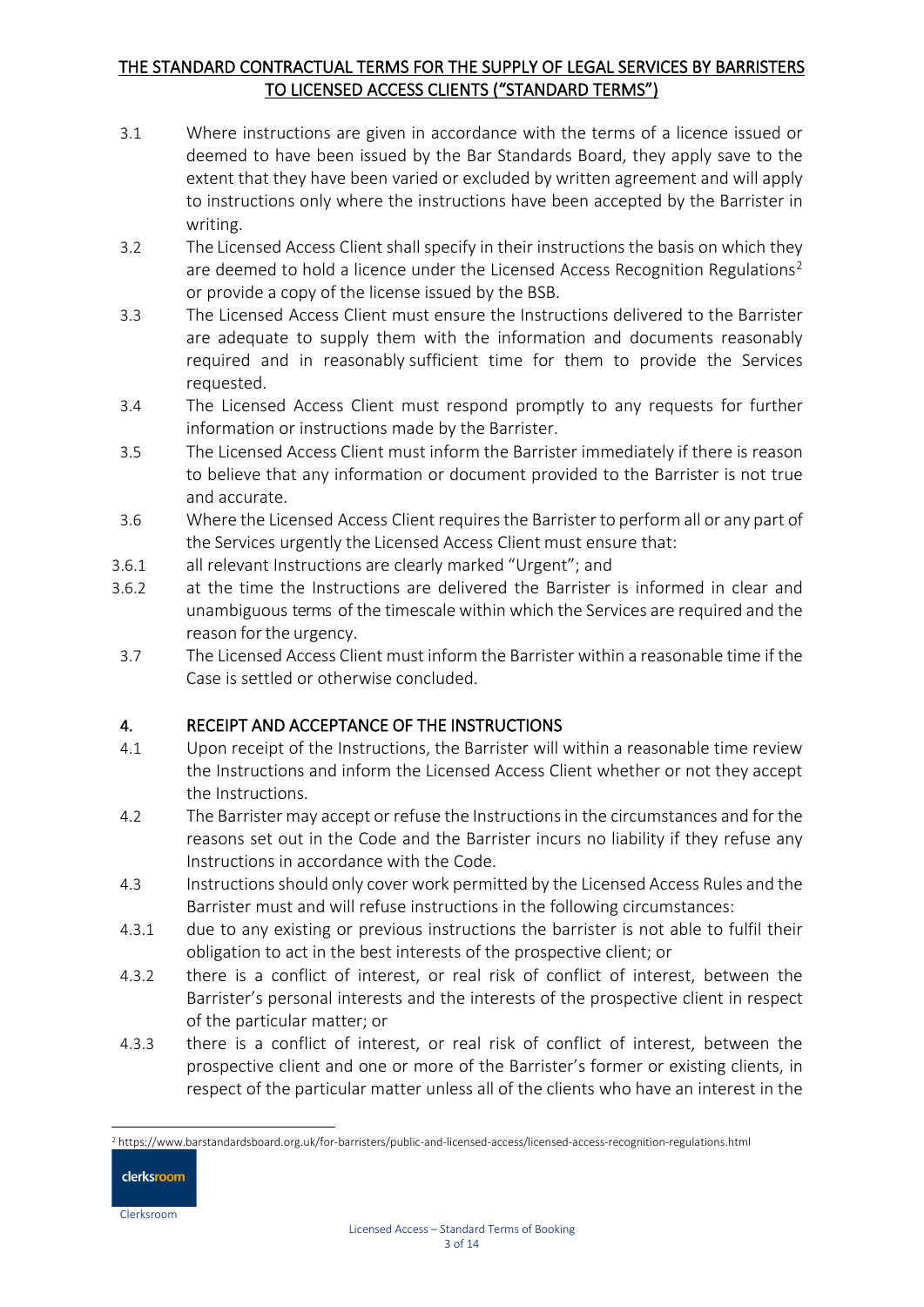particular matter give their informed consent to the barrister acting in such circumstances; or

- 4.3.4 there is a real risk that information confidential to another former or existing client, or any other person to whom the Barrister owes duties of confidence, may be relevant to the matter, such that if, obliged to maintain confidentiality, the barrister could not act in the best interests of the prospective client, and the former or existing client or person to whom the Barrister owes that duty does not give informed consent to disclosure of that confidential information; or
- 4.3.5 the Barrister's instructions seek to limit the barrister's ordinary authority or discretion in the conduct of proceedings in court; or
- 4.3.6 the Barrister's instructions require them to act other than in accordance with law or with the provisions of this Handbook; or
- 4.3.7 the Barrister is not authorised and/or otherwise accredited to perform the work required by the relevant instruction; or
- 4.3.8 the Barrister is not competent to handle the particular matter or otherwise does not have enough experience to handle the matter; or
- 4.3.9 the Barrister does not have enough time to deal with the particular matter, unless the circumstances are such that it would nevertheless be in the client's best interests for them to accept; or
- 4.3.10 there is a real prospect that the barrister is not going to be able to maintain their independence.
- 4.4 Notwithstanding acceptance of Instructions in accordance with Clause 4.1 above, the Barrister shall be entitled to carry out any customer due diligence required by the Money Laundering Regulations 2017. The Licensed Access Client will provide the Barrister with all reasonable assistance to carry out any necessary customer due diligence including (if required to do so) consenting to the Barrister relying upon the Licensed Access Client under Regulation 39 of the Money Laundering Regulations 2017.
- 4.5 In the event that the Barrister reasonably considers that the requirements of the Money Laundering Regulations have not been satisfied they may, within a reasonable period after receipt of the Instructions, withdraw any acceptance of those Instructions without incurring any liability.
- 4.6 Subject to the preceding provisions of this Clause 4, the Standard Terms come into effect upon the Barrister accepting the Instructions.

## 5. CONFIDENTIAL INFORMATION AND PUBLICITY

- 5.1 The Barrister will keep confidential all information provided to them in connection with the Case unless:
- 5.1.1 they are authorised by the Licensed Access Client or the Lay Client to disclose it;
- 5.1.2 the information is in or comes into the public domain without any breach of confidentiality on the part of the Barrister; or
- 5.1.3 they are required or permitted to disclose it by law, or by any regulatory or fiscal authorities, in which case, to the extent that they are permitted to do so, they will endeavour to give the Licensed Access Client and/or the Lay Client as much advance notice as possible and permitted of any such required disclosure.

clerksroom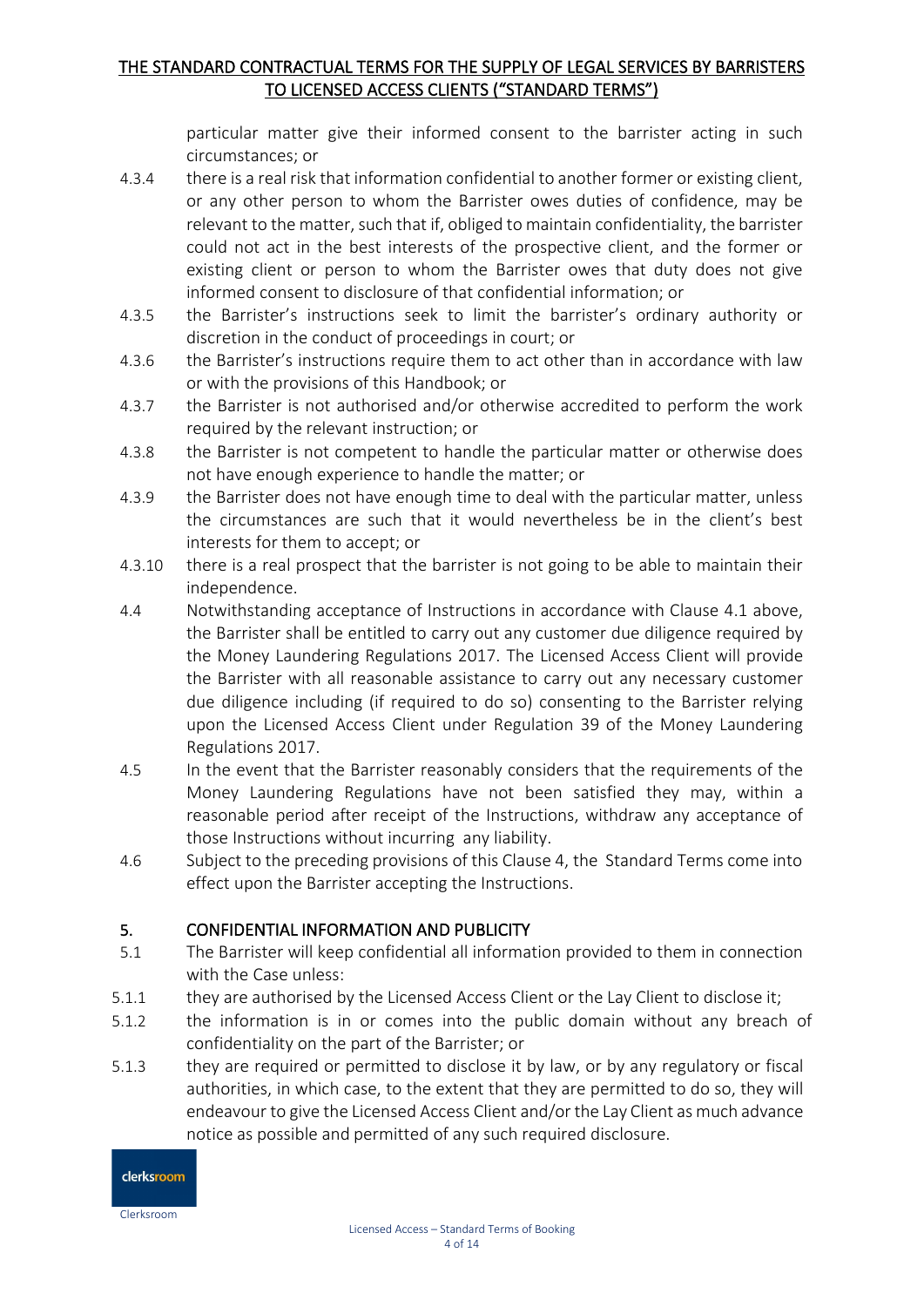- 5.2 The Barrister owes the same duty of confidentiality to other lay clients, and will therefore not disclose or make use of any information that might be given to them in confidence in relation to any other matter without the consent of their other lay client, even if it is material to providing the Services.
- 5.3 Unless the Licensed Access Client expressly informs the Barrister to the contrary in advance in writing, the Barrister may allow the Instructions to be reviewed by another barrister or by a pupil (including a vacation pupil or mini pupil) in chambers, on terms that the other barrister or pupil complies with clause 5.1.
- 5.4 If another barrister or pupil who has reviewed the instructions in accordance with clause 5.3, fails to comply with clause 5.1, such failure will constitute a breach by the Barrister of this clause 5.
- 5.5 Subject to their obligation under clause 5.1, the Barrister may make and retain copies of the Instructions and any written material produced by him.
- 5.6 To the extent such information is already in the public domain, the Barrister may disclose in their marketing and similar materials, and to prospective clients and publishers of legal directories that they are or have been instructed by the Licensed Access Client and/or for the Lay Client and the nature of the Case. To the extent any such information is not already in the public domain, the Barrister may only refer to it for marketing purposes in a form which sufficiently preserves the Lay Client's privilege and confidentiality and (where the law so requires) with the Lay Client's consent.

## 6. CONFLICTS OF INTEREST

- 6.1 The Barrister's entering into the Standard Termsshall constitute their confirmation that, to the best of the Barrister's knowledge based on the information available to them at the time of entering into the Agreement, the Barrister has at the time of entering into the Agreement no conflict of interest or other professional impediment that would render it professionally inappropriate for the Barrister to act for the Licensed Access Client or the Lay Client on the Case.
- 6.2 If, in the course of delivery of the Services , information emerges that leads the Barrister to consider that it is or may be professionally inappropriate for the Barrister to continue to act for the Licensed Access Client or the Lay Client, the Barrister shall inform the Licensed Access Client immediately.
- 6.3 Neither the Licensed Access Client nor the Lay Client shall have any claim in damages against the Barrister for breach of this clause 6 unless:
- 6.3.1 the Barrister has admitted in writing that the Barrister has acted in breach of this clause 6; or
- 6.3.2 the Lay Client or the Licensed Access Client has made a complaint to the Bar Standards Board or the Legal Ombudsman that the Barrister has acted in breach of the BSB Handbook, that complaint has been upheld, no appeal or review has been or is being made of that decision and any time limit for appeal or review has expired.
- 6.4 Clause 6.3 does not prevent the Licensed Access Client or Lay Client from seeking relief other than damages (including, without limitation, an interim or final injunction) in respect of any breach by the Barrister of clause 6.

clerksroom Clerksroom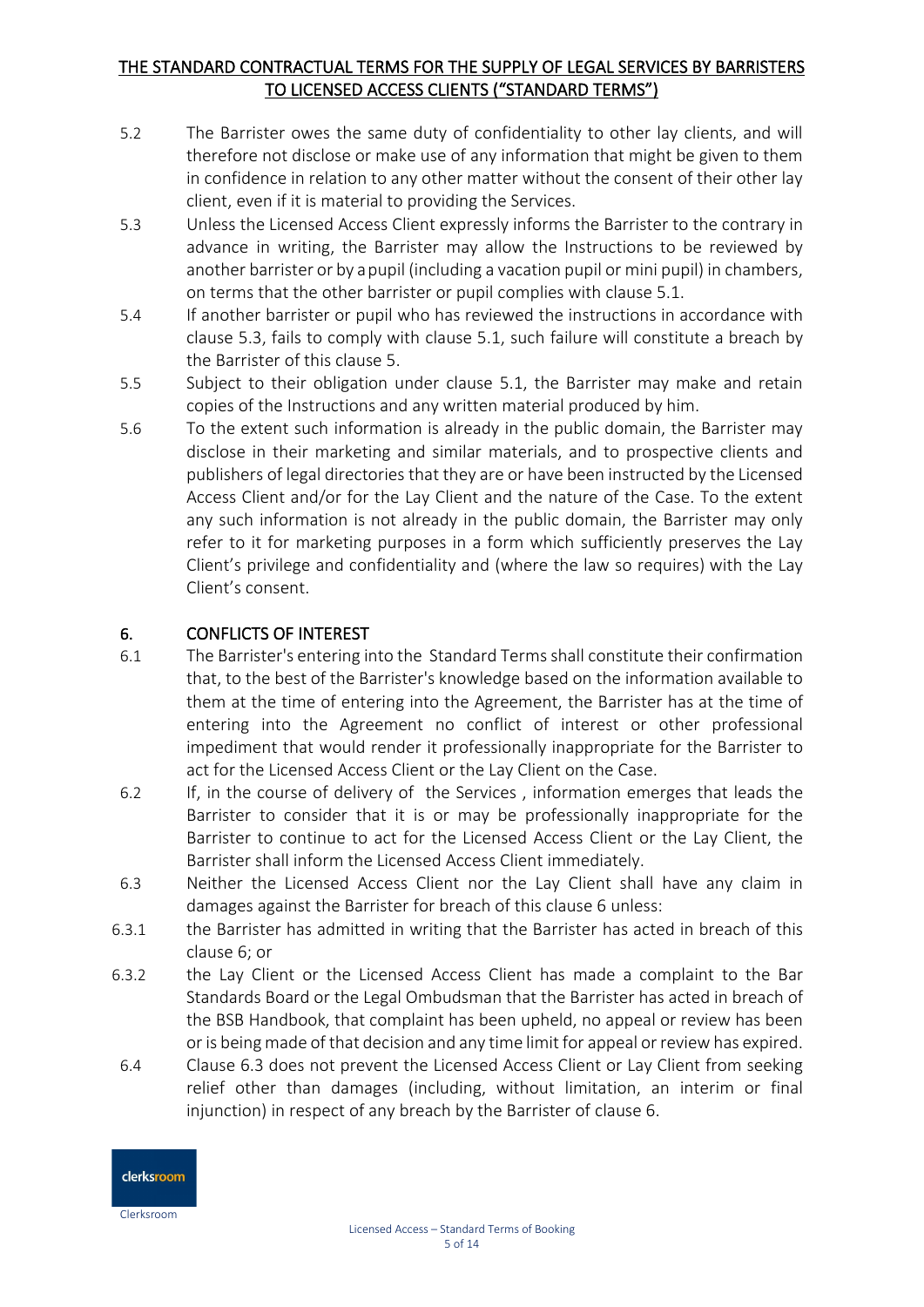## 7. COMPLAINTS

7.1 If, for any reason, the Licensed Access Client or the Lay Client (if any) are unhappy with the service received from the Barrister, Chambers has a complaints procedure which may be followed. The procedure may be viewed here: [Clerksroom Complaints Policy](https://www.clerksroom.com/content-html?cid=416) 

## 8. ELECTRONIC COMMUNICATION

- 8.1 Unless otherwise directed by the Licensed Access Client, the Barrister may correspondbymeans of electronic mail, (which may include unencrypted electronic mail) the parties agreeing hereby:
- 8.1.1 to accept the risks of using unencrypted electronic mail, including but not limited to the risks of viruses, interception and unauthorised access; and
- 8.1.2 to use commercially reasonable procedures to maintain security of electronic mail, subject to the parties' agreement in clause 8.1 hereof to use unencrypted electronic mail, and to check for commonly known viruses in information sent and received electronically.

## 9. DATA PROTECTION

- 9.1 The Barrister is a data controller for the purposes of the General Data Protection Regulation(Regulation (EU) 2016/679) and Data Protection Act 2018 ("UKGDPR") and is bound by the Regulation and the Act amongst other things, to implement appropriate technical and organisational measures to ensure an appropriate level of security of personal data including protection against unauthorised or unlawful processing and against accidental loss, destruction or damage. The Barrister is entitled to process (which includes obtaining, consulting, holding, using and disclosing) personal data of the Lay Client, the Licensed Access Client and others: to enable them to provide the Services; to liaise with the Licensed Access Client in respect of the Lay Client's case or on the Lay Client's behalf; to pursue their legitimate interests, including maintaining and updating client records, producing management data, preventing crime, and publicising their activities as set out in clause 5.6 above, except where those interests are overridden by the interests or fundamental rights and freedoms of the data subject which require protection of personal data; and to comply with legal and regulatory requirements to which they are subject.
- 9.2 The Barrister will process personal data in accordance with the Barrister's privacy notice. The Lay Client and the Licensed Access Client each have, subject to the exemptions provided in UKGDPR:
- 9.3 the right of access to their personal data;
- 9.3.1 for the purpose of rectification or erasure of their personal data or restriction of processing concerning the data subject or to object to processing;
- 9.3.2 to exercise their right to data portability;
- 9.3.3 the right to withdraw consent to the processing of personal data (it being understood that, in the event of such withdrawal of consent, the Barrister may no longer be able to continue to act and that the Barrister may continue to process

clerksroom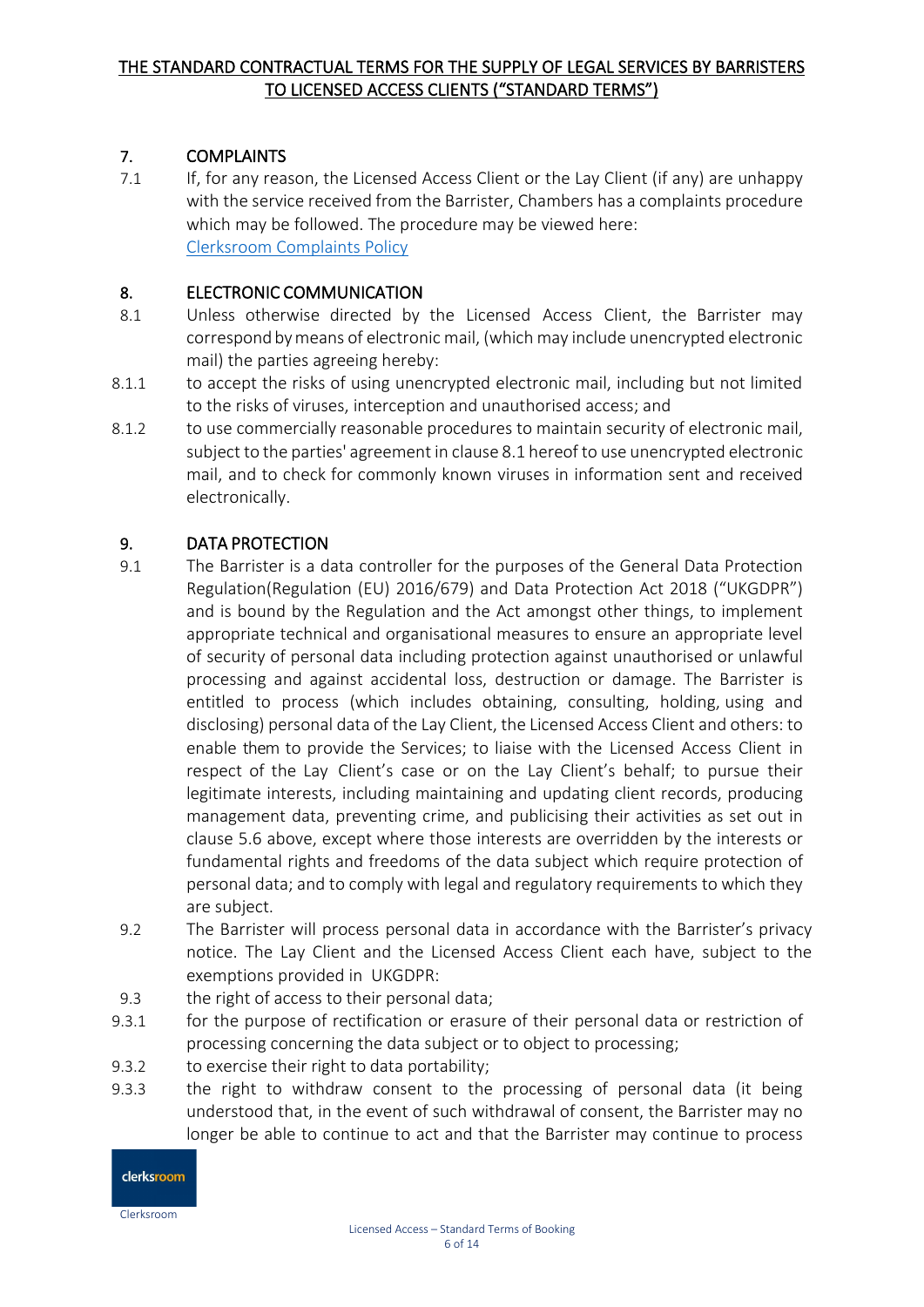the personal data for purposes which are permitted by law notwithstanding the withdrawal of consent);

- 9.3.4 the right to lodge a complaint with the Information Commissioner.
- 9.4 The Licensed Access Client consents to the processing of their personal data in accordance with paragraphs 9.1 and 9.2 hereof and hereby warrants and undertakes that they have informed the Lay Client of the processing by the Barrister of the personal data in accordance with paragraphs 9.1 and 9.2, have provided a copy of these terms to the Lay Client, and have obtained a written confirmation from the Lay Client recording both the consent from the Lay Client to the processing for the purposes specified paragraphs 9.1 and 9.2 and the acknowledgement from the lay client that they have been notified of their rights under clause 9.3,which confirmation the Licensed Access Client undertakes to produce upon demand.
- 9.5 A copy of each barristers Data Protection Policy Notice, which set out in practical terms the type of data they may hold and how they may process it, can be found on Chambers website on each individual members page using the following link: [Clerksroom Barrister Profiles](https://www.clerksroom.com/profile-list?type=barristers&fl=any)

## 10. PROVIDING THE SERVICES

- 10.1 The Barrister will exercise reasonable skill and care in providing the Services. The Barrister acknowledges the existence of a duty of care owed to the Lay Client at common law, subject to their professional obligations to the Court and under the Code.
- 10.2 The Barrister will provide the Services by such date as may be agreed between the parties, and in any event will do so within a reasonable time having regard to the nature of the Instructions and their other pre-existing professional obligations as referred to in the Code.
- 10.3 If requested to do so, the Barrister will provide the Licensed Access Client with an estimate of the Barrister's likely fees and disbursements in relation to any Services or the Case. Any estimate of likely fees and disbursements does not, unless otherwise agreed, amount to a promise or agreement that the Barrister will perform the Services within a fixed time or for a fixed fee, but represents the Barrister's best estimate based on the information available to the barrister at the time.
- 10.4 The Barrister should notify the Licensed Access Client promptly if any estimate of time and/or fees and disbursements that the Barrister has provided to the Licensed Access Client needs to be revised for any reason.
- 10.5 The Barrister will, in addition, provide all information reasonably required to enable the Lay Client and/or the Licensed Access Client to assess what costs have been incurred and to obtain and enforce any order or agreement to pay costs against any third party.
- 10.6 The Barrister may delegate the provision of any part of the Services but will remain responsible for the acts, omissions, defaults or negligence of any delegate as if they were the acts, omissions, defaults or negligence of the Barrister.

## 11. CONDUCT OF LITIGATION

clerksroom Clerksroom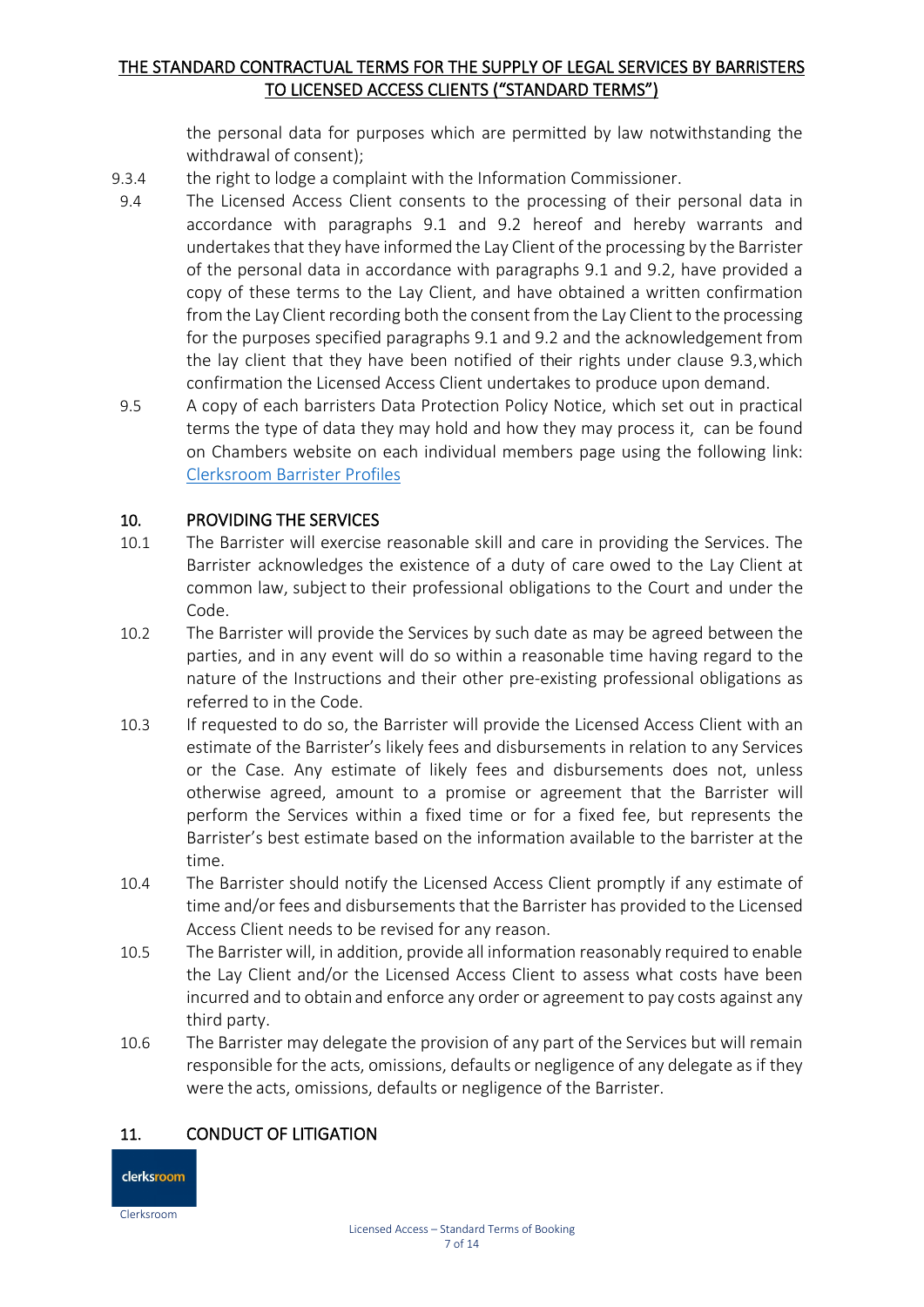- 11.1 The Barrister is not authorised to conduct litigation on behalf of their client. Therefore, the Barrister cannot be expected to perform the functions of a solicitor or other person who is authorised to conduct litigation (e.g. providing an address for service, filing and serving court documents etc) and in particular to fulfil obligations arising out of or related to the conduct of litigation.
- 11.2 In some circumstances, it may be in the interest of the Lay Client or in the interests of justice to instruct a solicitor or other person authorised to conduct litigation or other appropriate intermediary together with the Barrister on in their stead. If these circumstances arise, the Barrister will notify the Licensed Access Client of this in writing as soon as practicable.

## 12. INTELLECTUAL PROPERTY RIGHTS

- 12.1 All copyright and otherintellectual property rights ofwhatever nature in or attaching to the Barrister's work product, including all documents, reports, written advice or other provided by the Barrister to the Licensed Access Client or the Lay Client belong to and remain with the Barrister. The Licensed Access Client and the Lay Client have the right and licence to use the Barrister's work product for the particular Case and the particular purpose for which it is prepared. If the Licensed Access Client or the Lay Client wishes to use copies of the Barrister's work product for purposes other than those for which it is prepared, this will require the express written permission of the Barrister. The moral rights of the Barrister in respect of their work product are asserted.
- 12.2 All copyright and other intellectual property rights attaching to the material provided by the Licensed Access Client to the Barrister in or with any Instructions ("Material") belong to the Licensed Access Client, the Lay Client or a third party, as the case may be. The Barrister is permitted to make use of the material in order to provide the Services. If the Barrister wishes to use the material for any other purpose, the Barrister must obtain the prior written consent of the Licensed Access Client and/or the Lay Client.

## 13. RETENTION AND STORAGE OF DOCUMENTS

- 13.1 Subject to any agreement to the contrary, during the course of the Case the Barrister will retain those documents as in the Barrister's reasonable professional judgment it is proper to retain, and for this purpose the Barrister may make or keep copies of documents.
- 13.2 Subject to any agreement to the contrary, at the completion of the Case the Barrister:
- 13.2.1 may, and will at the Licensed Access Client's request, return to the Licensed Access Client all documents in the Barrister's possession in connection with the Case, save that the Barrister may retain personal notes, a copy of the instructions and the Barrister's work products;
- 13.2.2 may otherwise retain a copy of all instructions and documents received by them and any written work prepared by them for at least seven years from the date of the last work done by them in respect of the matter; and
- 13.2.3 may, and will at the Licensed Access Client's request, return to the Licensed Access

clerksroom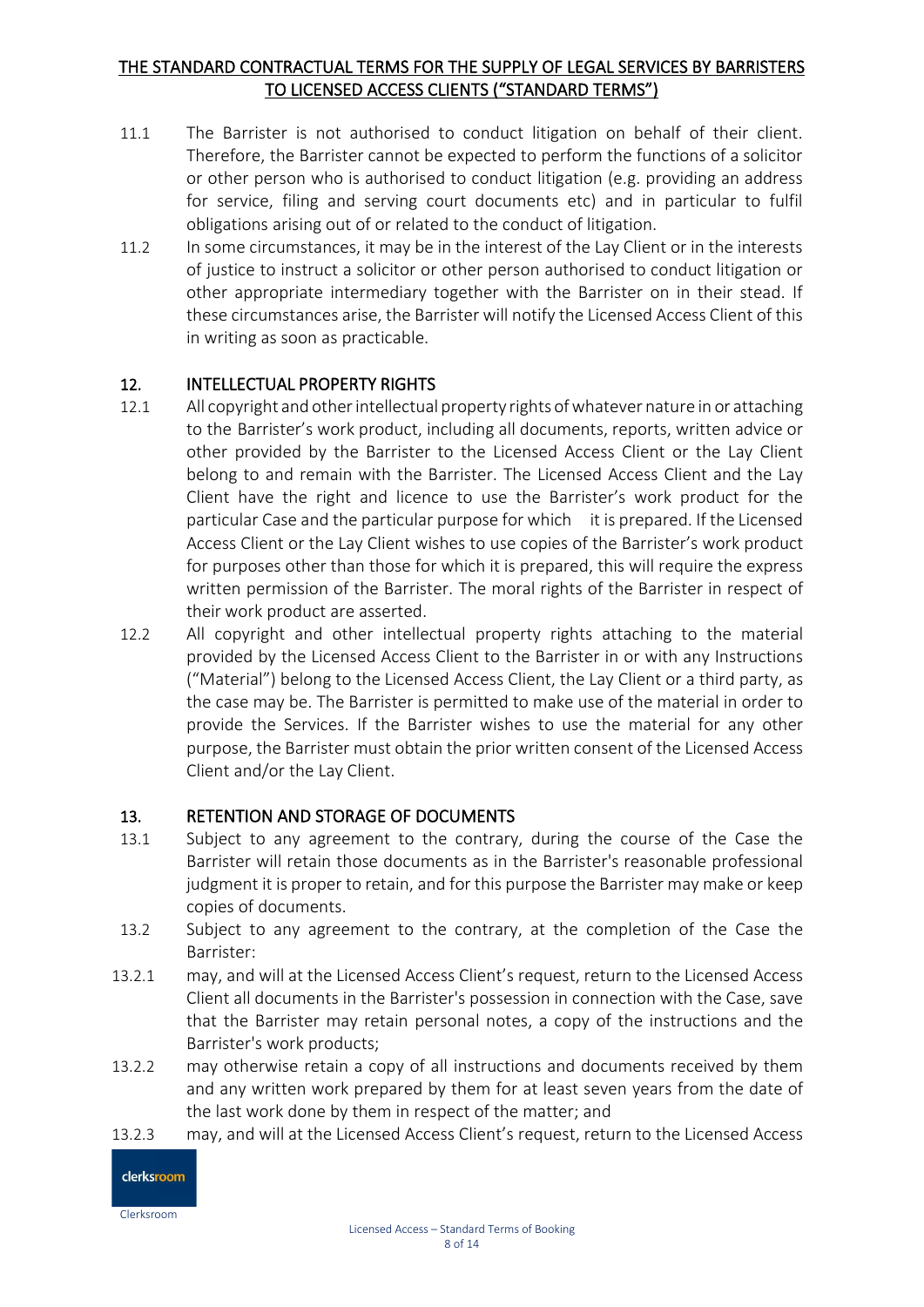Client any property (such as exhibits and models) to which the Licensed Access Client, the Lay Client or any third party is entitled, and otherwise retain such property as in the Barrister's reasonable professional judgment it is proper to retain.

## 14. LIABILITY

- 14.1 The Barrister shall arrange and maintain professional indemnity insurance as required by the BSB Handbook or, if higher, to the level, if any, set out in the Standard Terms.
- 14.2 The Barrister accepts no contractual liability beyond what it would be, absent contractual terms.
- 14.3 The Barrister shall act only for the Licensed Access Client and the Lay Client and, subject to Clause 14.5 below, the Barrister is not liable:
- 14.3.1 for any loss or damage, however suffered, by any person other than the Lay Client;
- 14.3.2 for any loss or damage, however suffered, which is caused by inaccurate, incomplete or late Instructions;
- 14.3.3 for any loss arising as a result of matters outside of those stated in advice and on the facts disclosed in Instructions and reliance must not be placed on advice in relation to other circumstances;
- 14.3.4 for any loss arising as a result of advice not confirmed in writing;
- 14.3.5 for any loss arising out of matters outside of the laws and practice in force in England as at the date the advice is given as applied to the English courts;
- 14.3.6 for any loss arising out of matters which become known after the date the advice is given; and
- 14.3.7 for any indirect or consequential loss however suffered.
- 14.4 Any claim for breach of contract, breach of duty or fault or negligence or otherwise whatsoever arising out of or in connection with this engagement shall be brought against the Barrister within 6 years of the date of the advice alleged to have caused the loss in question.
- 14.5 Nothing in Clause 14 shall operate so as to exclude liability where such exclusion is prohibited by law.

## 15. FEES

- 15.1 The Licensed Access Client is liable for the Barrister's fee due in respect of the work carried out under any instructions, whether or not the matter concerns a Lay Client. In this regard:
- 15.1.1 the relationship between the Barrister and the Licensed Access Client is a contractual one;
- 15.1.2 any individual giving or purporting to give the instructions on behalf of any partner firm, company, individual or other person warrants to the Barrister that they are authorised by the latter to do so;
- 15.1.3 If the Licensed Access Client is a partnership, a firm or unincorporated association, the liability of the partners or members and on death, that of their estates for the Barrister's fees is joint and severable.
- 15.2 The fee for the Services shall in all cases comply with the Code and will be calculated

clerksroom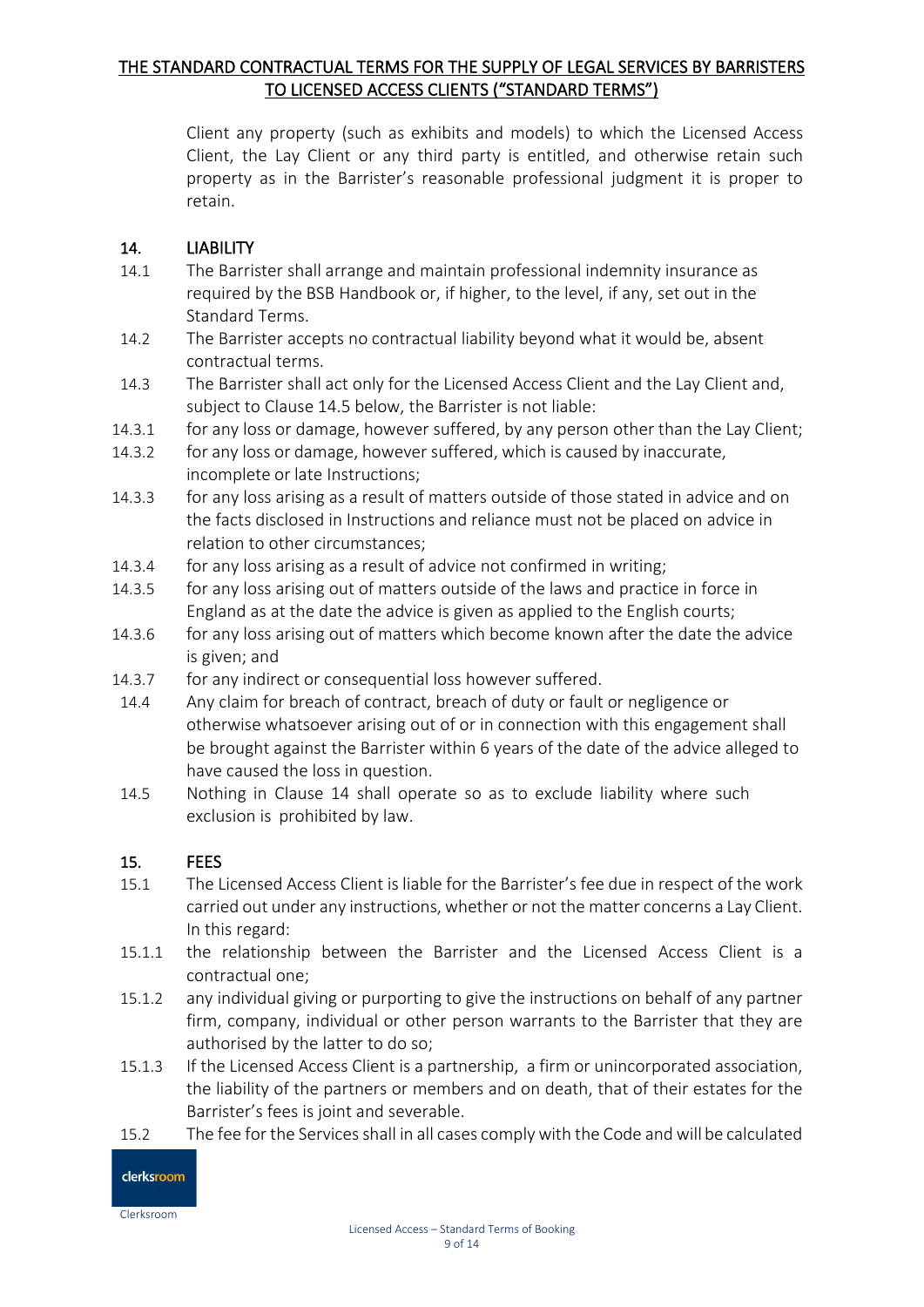as agreed between the Barrister (or their clerk on their behalf) and the Licensed Access Client, whether prospectively or retrospectively.

- 15.3 The Barrister may agree to provide the Services for a fixed fee or may agree to provide the Services on the basis of an agreed hourly rate or on such other basis as may from time to time be agreed. If an hourly rate is agreed:
- 15.3.1 the agreed hourly rate will be subject to reasonable periodic review by the Barrister, and in addition may be reviewed by the Barrister to reflect any reasonably significant changes in their status or seniority;
- 15.3.2 any variation of the agreed hourly rate and the date on which it shall take effect shall be agreed with the Licensed Access Client, and in default of agreement the Barrister shall be entitled to treat the Standard Terms as having been terminated by the Licensed Access Client, subject to the Barrister's obligations under the Code.
- 15.4 If no fee or hourly rate is agreed, then the Barrister is entitled to charge a reasonable fee for the Services having regard to all relevant circumstances.
- 15.5 The fee for the Barrister's Services is exclusive of any applicable Value Added Tax (or any tax of a similar nature), which shall be added to the fee at the appropriate rate.
- 15.6 If for any reason any Instructions or the Case do not proceed to completion, the barrister will only charge fees for work actually done and disbursements actually incurred, unless otherwise agreed (as, for example but without limitation, where stage payments have been agreed and have fallen due prior to termination of the Terms of Engagement).

## 16. BILLING, PAYMENT AND INTEREST

- 16.1 The Barrister shall be entitled to deliver an Invoice to the Licensed Access Client in respect of the Services or any completed part thereof and any disbursements at any time after supplying the Services or the relevant part thereof.
- 16.2 If additional or specific terms apply to the Case in relation to billing, payment or interest, these will be set out on the Terms of Booking.
- 16.3 The Barrister shall deliver an Invoice to the Licensed Access Client in respect of the Services or any part thereof and any disbursements as soon as reasonably practicable after and not more than 3 months from the earliest of: (a) a request by the Licensed Access Client; (b) notification by the Licensed Access Client that the Case has settled or otherwise concluded; or (c) termination of the Terms of Engagement.
- 16.4 The Invoice must set out an itemised description of:
- 16.4.1 the Services provided by the Barrister and the fees charged;
- 16.4.2 any disbursements incurred and the cost thereof; and
- 16.4.3 VAT (or any tax of a similar nature), if any.
- 16.5 The Licensed Access Client must pay the Invoice within 30 days of delivery, time being of the essence, whether or not the Licensed Access Client has been put in funds by the Lay Client. The Invoice must be paid without any set-off (whether by reason of a complaint made or dispute with the Barrister or otherwise), and without any deduction or withholding on account of any taxes or other charges.
- 16.6 Where the Barrister has delivered a fee note, on request by the Licensed Access

# clerksroom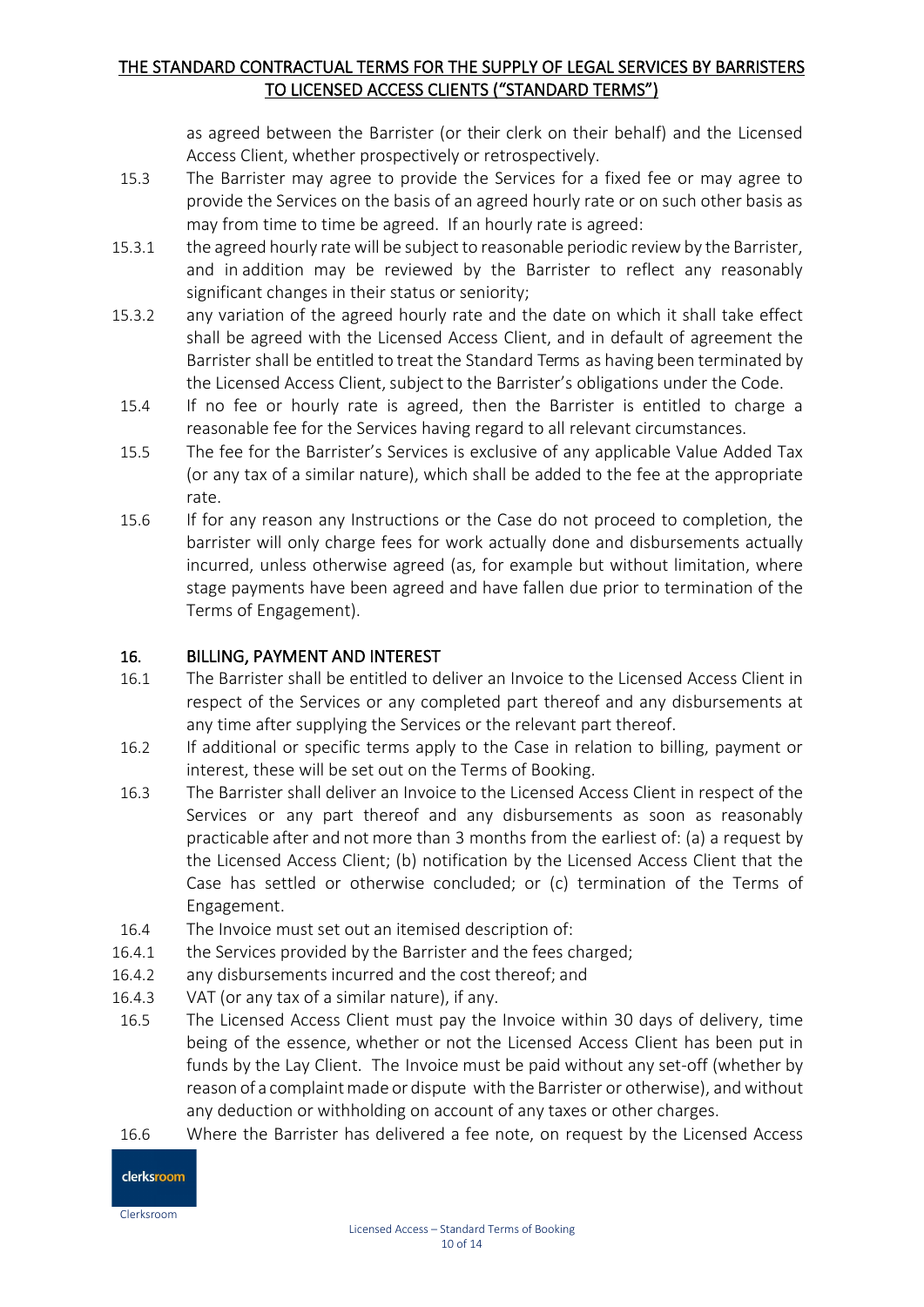Client, the Barrister will deliver a VAT invoice following receipt of payment.

- 16.7 If the Invoice remains outstanding more than 30 days from the date of delivery, the Barrister is entitled:
	- 16.7.1 to the fixed sum and interest in accordance with the Late Payment of Commercial Debts (Interest) Act 1998;
	- 16.7.2 to sue the Licensed Access Client for payment; and
	- 16.7.3 subject to the Barrister's obligations to the Court and under the Code, to refrain from doing any further work on the Case unless payment for that further work is made in advance.

## 17. TERMINATION

- 17.1 The Licensed Access Client may terminate the Standard Terms by giving notice to the Barrister in writing at any time.
- 17.2 The Standard Terms will terminate automatically as soon as the Barrister is under an obligation pursuant to the Code or otherwise to withdraw from the Case or to cease to act and has complied with any requirements of the Code in so doing.
- 17.3 The Barrister may terminate the Standard Terms by written notice when they are entitled pursuant to the Code or otherwise to withdraw from the Case or cease to act and have complied with any requirements of the Code in so doing.
- 17.4 For the avoidance of doubt, termination of the Standard Terms , whether under this clause 17 or otherwise, does not affect or prejudice any accrued liabilities, rights or remedies of the parties under the Standard Terms .

#### 18. WAIVER

18.1 Except where expressly stated, nothing done or not done by the Barrister or the Licensed Access Client constitutes a waiver of that party's rights under the Standard Terms.

## 19. SEVERABILITY

- 19.1 If any provision of these Standard Terms is found by a competent court or administrative body of competent jurisdiction to be invalid or unenforceable for any reason, such invalidity or unenforceability shall not affect the other provisions of these Standard Terms which will remain in full force and effect.
- 19.2 If any provision of these Standard Terms is found to be invalid or unenforceable but would be valid or enforceable if some part of the provision were deleted, the provision in question will apply with such deletions as may be necessary to make it valid and enforceable.

## 20. EXCLUSION OF RIGHTS OF THIRD PARTIES

20.1 These Standard Terms governs the rights and obligations of the Barrister and the Licensed Access Client towards each other and confers no benefit upon any third party (including the Lay Client). The ability of third parties to enforce any rights under the Contracts(Rights of Third Parties) Act 1999 is hereby excluded.

## 21. ENTIRE AGREEMENT

clerksroom Clerksroom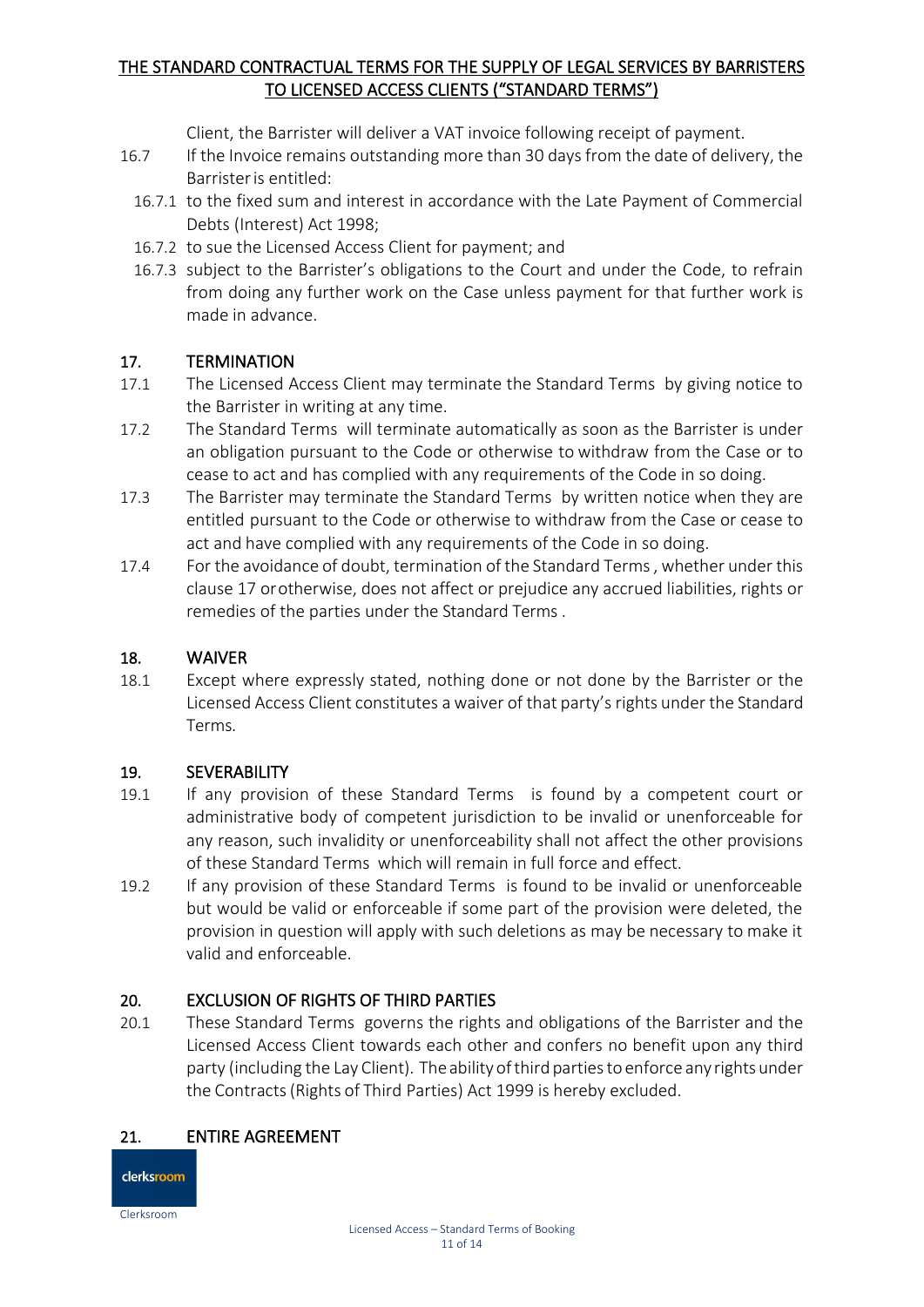21.1 Subject to clauses 2.2 and 15.1, these Standard Terms and the Terms of Booking, comprises the entire agreement between the parties to the exclusion of all other terms and conditions and prior or collateral agreements, negotiations, notices of intention and representations and the parties agree that they have not been induced to enter into the Standard Terms on the basis of any representation.

## 22. NOTICES AND DELIVERY

- 22.1 Any notice or other written communication to be given or delivered under these Standard Terms may be despatched in hard copy or in electronic form (including fax and email) and shall in the case of a notice to be given to the Barrister be given to them at their last known Chambers' address, fax number or email address and shall in the case of a notice to be given to the Licensed Access Client be given to them at their last known place of business, fax number or email address.
- 22.2 Notices and other written communications under these Standard Terms shall be deemed to have been received:-
- 22.2.1 In the case of hard copy documents despatched by first class post, on the second working day next following the day of posting;
- 22.2.2 In the case of documents despatched by second class post, on the fourth working day next following the day of posting;
- 22.2.3 In the case of documents in electronic form, on the working day next following the date of despatch.

## 23. GOVERNING LAW, JURISDICTION AND DISPUTE RESOLUTION

- 23.1 The Standard Terms shall be governed by and construed in accordance with the law of England and Wales.
- 23.2 Unless any alternative dispute resolution procedure is agreed between the parties, the parties agree to submit to the exclusive jurisdiction of the Courts of England and Wales in respect of any dispute which arises out of or under these Standard Terms of Engagement.
- 23.3 Without prejudice to Clause 23.2, the parties may agree to alternative methods of dispute resolution.

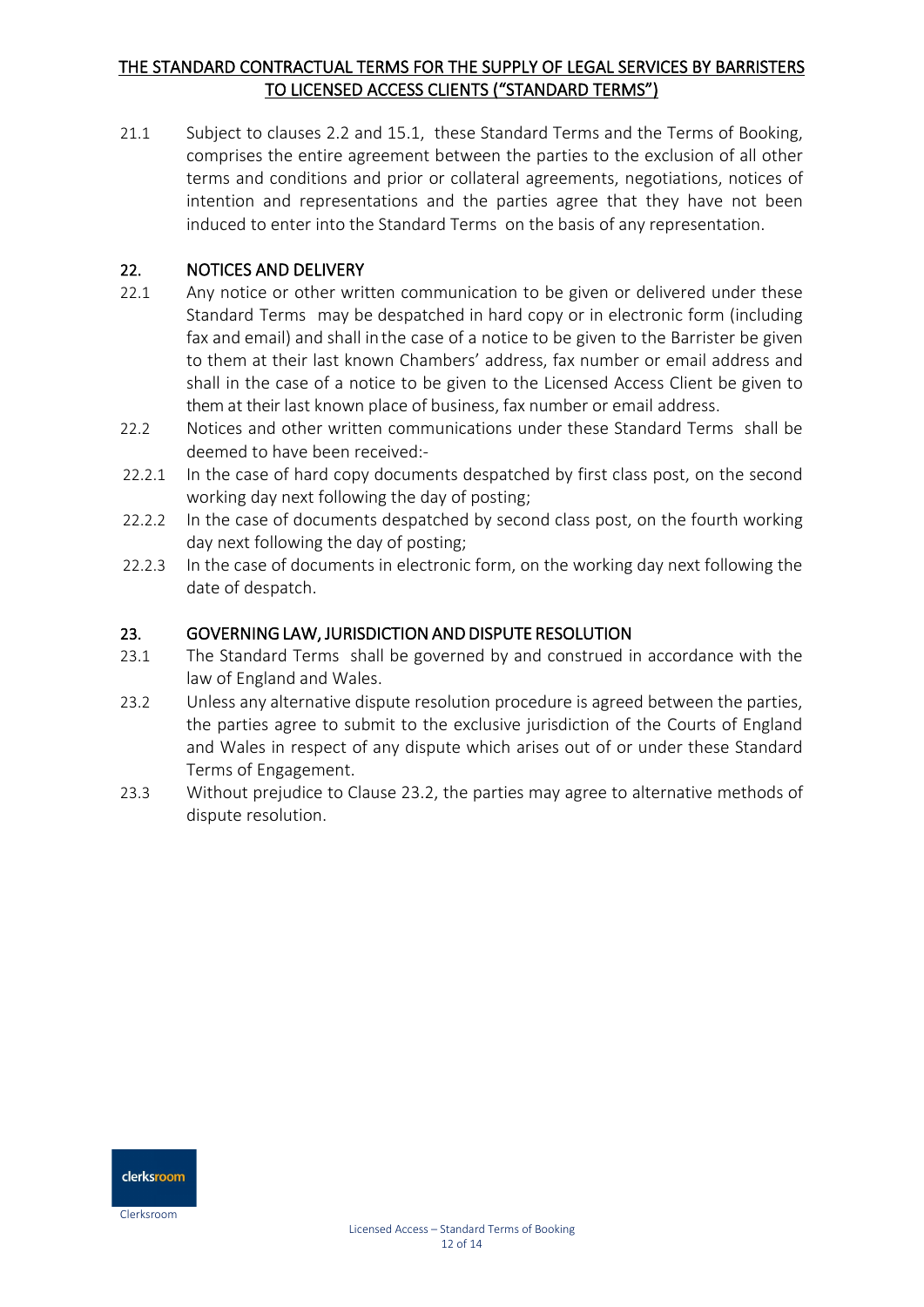## SCHEDULE 1

## Professional Associations that are deemed to be authorised by the BSB

## Part I - Accountants and taxation advisers

- 1. The Association of Authorised Public Accountants
- 2. Association of Taxation Technicians
- 3. The Association of Chartered Certified Accountants
- 4. The Chartered Institute of Management Accountants
- 5. Institute of Chartered Accountants in England and Wales
- 6. Chartered Accountants Ireland
- 7. Institute of Chartered Accountants of Scotland
- 8. The Chartered Institute of Taxation
- 9. The Institute of Financial Accountants

#### Part II - Insolvency practitioners

1. Insolvency Practitioners Association

#### Part III - Architects, surveyors and town planners

- 1. Architects Registration Board
	- 2. Association of Consultant Architects
	- 3. The Royal Institute of British Architects
	- 4. The Royal Institution of Chartered Surveyors
	- 5. The Royal Town Planning Institute
	- 6. Landscape Institute

#### Part IV - Engineers

- 1. The Institution of Chemical Engineers
	- 2. The Chartered Institution of Civil Engineering Surveyors
	- 3. The Institution of Civil Engineers
	- 4. The Institution of Engineering and Technology
	- 5. Institution of Mechanical Engineers
	- 6. The Institution of Structural Engineers

#### Part V - Actuaries

1. The Institute and Faculty of Actuaries

## Part VI - Chartered secretaries and administrators

1. The Chartered Governance Institute (formerly The Institute of Chartered Secretaries and Administrators: The Governance Institute)

## Part VII - Insurers

- 1. The Association of Average Adjusters
	- 2. The Chartered Institute of Loss Adjusters
	- 3. The Chartered Insurance Institute

## Part VIII - Trust and Estate Practitioners

1. The Society of Trust and Estate Practitioners (STEP)

## Part IX - Residential Property Management Professionals

1. The Institute of Residential Property Management Professionals (IRPM)



Clerksroom